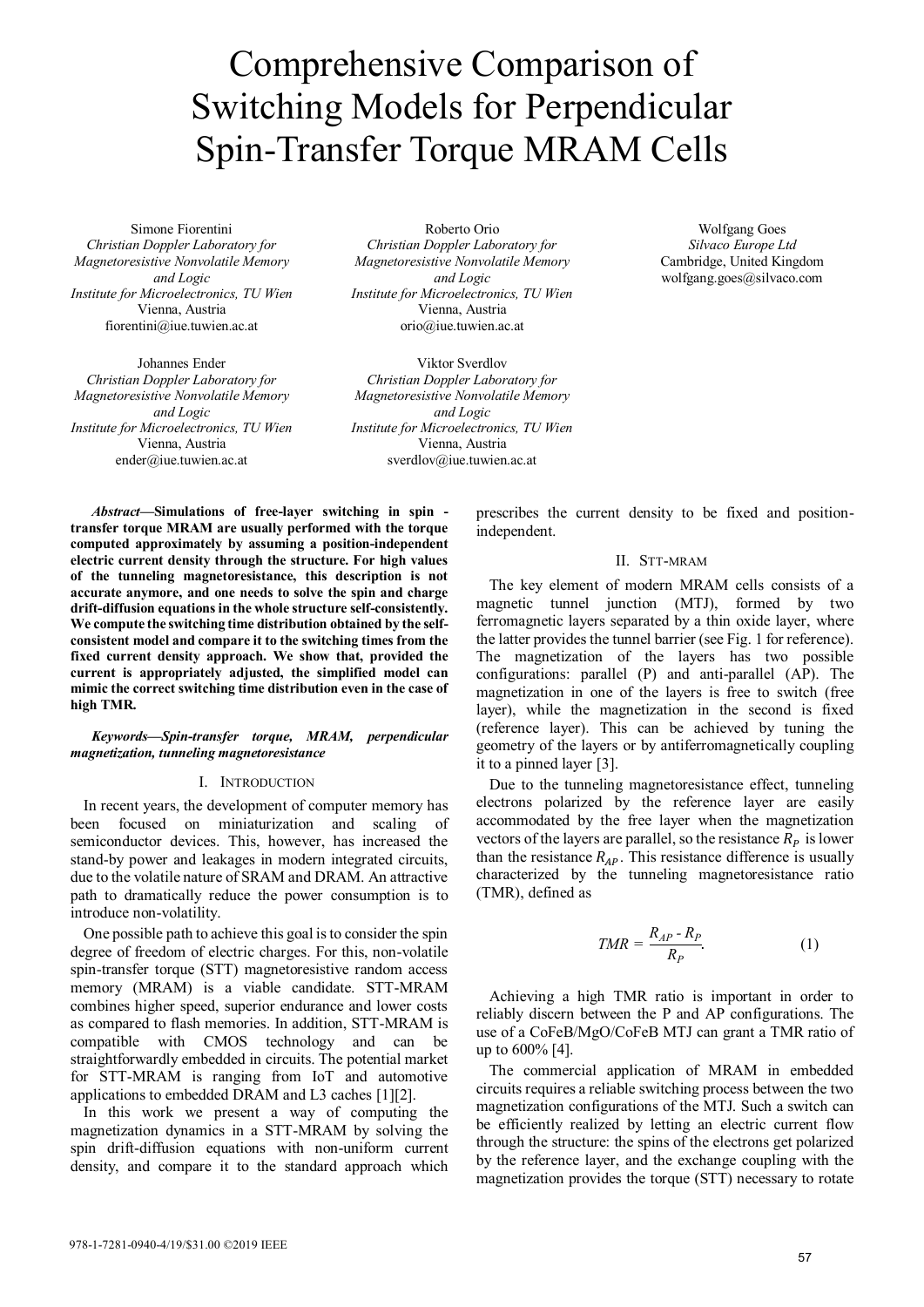the magnetization in the free layer and achieve switching  $[5][6]$ .

In order to design more efficient memories, it is necessary to introduce methods of simulating the switching process in realistic structures.

#### III. MODELS

The equation that describes magnetization dynamics is the Landau-Lifshitz-Gilbert (LLG) equation. When introducing a term describing STT (**TS**), the final magnetization equation is [7]

$$
\frac{\partial \mathbf{m}}{\partial t} = -\gamma \mathbf{m} \times \mathbf{H}_{\text{eff}} + \alpha \mathbf{m} \times \frac{\partial \mathbf{m}}{\partial t} + \frac{1}{M_S} \mathbf{T}_S
$$
\n
$$
\mathbf{T}_S = \gamma \frac{\hbar}{2e} \frac{\partial \mathbf{S} J_C P}{d (1 + P^2 \cos \theta)} \mathbf{m} \times (\mathbf{m} \times \mathbf{x}),
$$
\n(2)

where  $m=M/M<sub>S</sub>$  is the position-dependent normalized magnetization in the free layer,  $M<sub>S</sub>$  is the saturation magnetization, *α* is the Gilbert damping constant, *γ* is the gyromagnetic ratio, *ħ* is the reduced Plank constant, *e* is the electron charge,  $J_C$  is the current density,  $P$  is the spin current polarizing factor [8] assumed to be equal in both ferromagnetic layers, *d* is the thickness of the free ferromagnetic layer, *θ* is the angle between local magnetization vectors in the free and fixed layer, and **x** is the unit vector along the fixed layer magnetization (Fig. 1). The effective magnetic field **H**eff includes the external field, the magnetic anisotropy field, the demagnetizing field and the stray field from the reference layer/magnetic stack. It also includes the thermal field, a randomly fluctuating magnetic field used to simulate the effects of finite temperature on the magnetization dynamics.

The usual approach in micromagnetic simulations of STT switching is to assume that the current density  $J_C$  is position-



Fig. 1. Schema of the magnetization configuration in a mid-switch scenario.

independent [9]. For low TMR and in-plane MTJs, where the resistance difference between the low and high resistance configuration is small, this assumption can be justified [10]. However, modern MTJs are perpendicularly magnetized (p-MTJs) and possess a large TMR above 200%. In this case the simplified description offered by (2) may not be accurate anymore. Indeed, if the current is running, the local magnetization vectors at every point are not collinear. This results in position-dependent current density, which in turn results in position-dependent spin currents and spin torques at every time step. The validity of (2) must be justified by a complete computation of spin accumulation and spin torques in p-MTJs due to the position dependent current density coupled to the magnetization dynamics.

In order to achieve this, we need to take into consideration the spin and charge drift-diffusion equations [11][12]:

$$
\mathbf{J}_\mathbf{S} = \frac{\mu_B}{e} \beta_\sigma \sigma \left( \mathbf{J}_\mathbf{C} + \beta_D D_e \frac{e}{\mu_B} [(\nabla \mathbf{S}) \mathbf{m}] \right) \otimes \mathbf{m} - D_e \nabla \mathbf{S} \tag{3}
$$

$$
\frac{\partial \mathbf{S}}{\partial t} = -\nabla \mathbf{J}_{\mathbf{S}} - D_e \left( \frac{\mathbf{S}}{\lambda_{sf}^2} + \frac{\mathbf{S} \times \mathbf{m}}{\lambda_{sf}^2} + \frac{\mathbf{m} \times (\mathbf{S} \times \mathbf{m})}{\lambda_{\varphi}^2} \right),\tag{4}
$$

where  $J_s$  is the spin current density,  $\mu_B$  is the Bohr magneton,  $\beta_{\sigma}$  and  $\beta_{D}$  are polarization parameters,  $\sigma$  is the electron conductivity, *De* is the electron diffusivity constant, *λsf, λJ, λφ* are scattering lengths, and ⊗ stands for the tensor product.

We compute the electric current density  $\mathbf{J}_C$  by taking into consideration the dependence of the tunnel barrier resistance on the relative angle of magnetization vectors in the reference and free layer. In order to do this, we solve the Laplace equation  $-\nabla^2 V = 0$ , where *V* is the electric potential, in the ferromagnetic contacts. The non-uniform resistance of the barrier, described as [10]

$$
R(\theta) = R_P \left( 1 + \left( \frac{TMR}{2} \right) \cdot (1 - \cos(\theta)) \right),\tag{5}
$$



Fig. 2. Current density distribution through a square MTJ in a mid-switch scenario. The current flow is higher where the magnetization is aligned, due to lower resistance.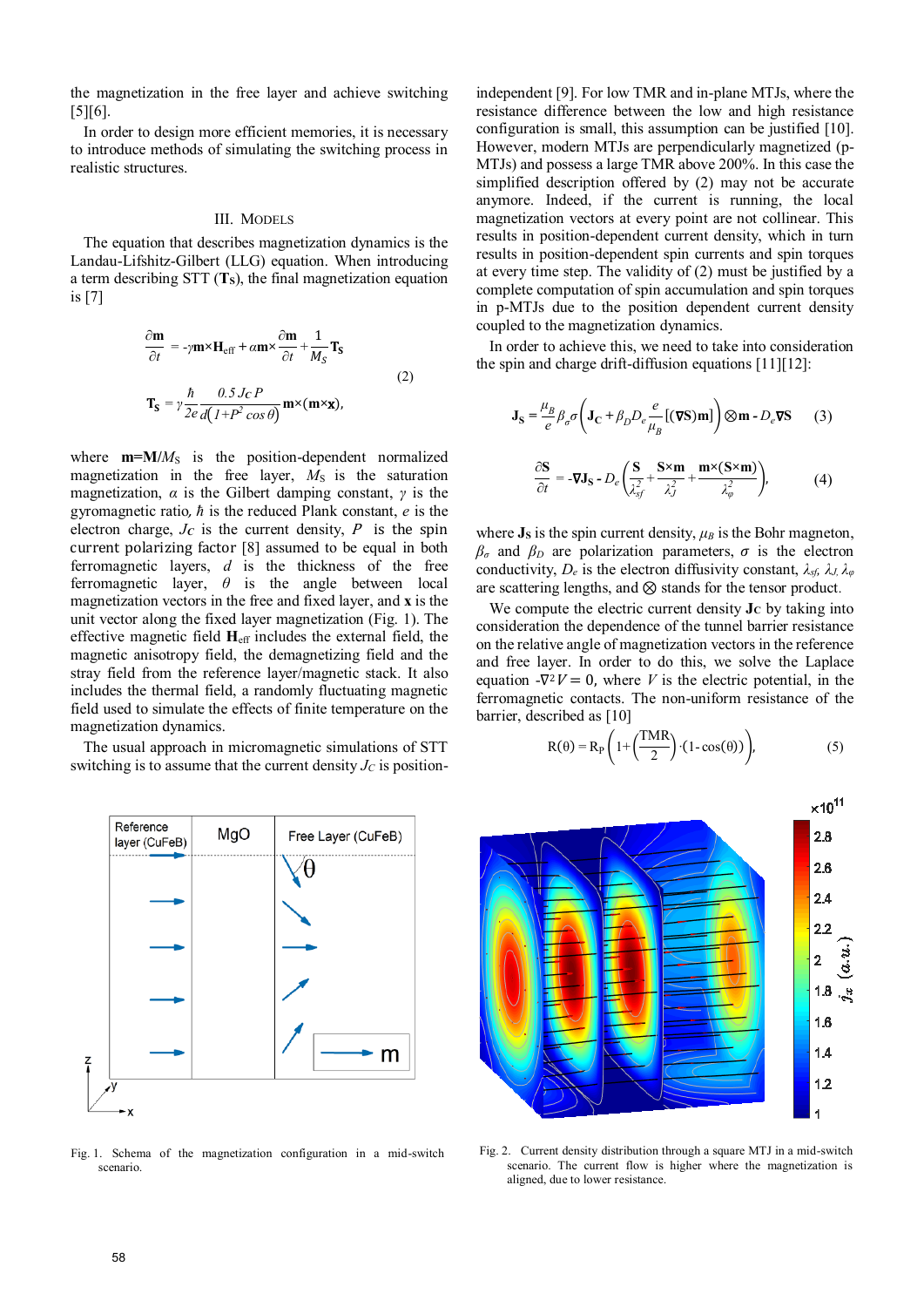is imposed by Neumann boundary conditions at the interface between the ferromagnetic and the oxide layers. Dirichlet boundary conditions are imposed on the electrodes, thus fixing the potential. The current density  $J<sub>C</sub>$  across the structure is then given by

$$
\mathbf{J}_{\mathbf{C}} = -\sigma \nabla V. \tag{6}
$$

In Fig. 2 we report the computed current density for the magnetization configuration schematized in Fig. 1. The current density is highly nonhomogeneous and redistributed in order to accommodate the varying resistance across the barrier.

With  $J<sub>C</sub>$  known, (3) and (4) can be solved to compute the spin accumulation **S***.* The torque term to be inserted in the LLG equation is thus:

$$
T_S = -\frac{D_e}{\lambda_J^2} m \times S - \frac{D_e}{\lambda_\varphi^2} m \times (m \times S). \tag{7}
$$

## IV. RESULTS

We compare the model described by (3-7) (Model 1) with a *fixed voltage* across the MTJ, to the model with the *constant current* density described by (2) (Model 2) and to a reference model [10] generalized to p-MTJs, in which the total *current*  is fixed but redistributed at every time step according to the local resistance value (Model 3). In order to account for the differences between the models, we set the total currents for Model 2 and Model 3 to the value of the current in Model 1 at the beginning of the switching process. The simulations are performed for a p-MTJ. The system's main parameters, which were set to typical experimental values [13], are summarized in Table 1. The stack is of a circular pillar shape of 40 nm in diameter. The thicknesses of the free and the reference CoFeB layers are 1.7 nm and 1 nm, respectively. The thickness of the MgO layer is 1 nm.

With this choice of parameters, the TMR of the structure is 200%, and the thermal stability factor, given by

$$
\Delta = \frac{M_S H_K V}{2k_B T},\tag{8}
$$

is equal to 68 at room temperature, in agreement with the minimum factor of 60 required for standalone memories. In (8),  $H_K$  is the anisotropy field,  $V$  is the volume of the free layer,  $k_B$  is the Boltzmann constant and  $T$  is the temperature.

Examples of switching realizations in the structure described above are shown in Fig. 3, for both AP→P and P→AP processes. The fluctuating thermal field guarantees a unique switching path every time the simulation is run. Thus, the switching time can vary slightly between different switching realizations. We note that the switching time required to switch from P to AP is higher than from AP to P. This is due to the uncompensated stray field of the reference layer, which tends to keep the magnetization of the two ferromagnets aligned, helping the switching to the parallel configuration and opposing the switching to the antiparallel one. By using a pinned layer antiferromagnetically coupled to the reference layer, we can compensate the total stray field acting on the free layer. This allows to have more symmetric switching times from P to AP and from AP to P, correspondingly.

Fig. 4 reports the switching times (ST) as a function of uncompensated stray field, where the stray field is modeled by the total saturation magnetization of the antiferromagnetically coupled layers. The results are averaged over 30 realizations, in order to take into account the effects of the thermal field. As expected, compensating the stray field results in a higher ST for the AP→P configuration and a lower ST for P→AP. However, results for STs are ~15% higher for AP→P and ~10% lower for P→AP for Model 2 and 3 as compared to Model 1. This

| <b>Parameter</b>                                                 | Value                                 |
|------------------------------------------------------------------|---------------------------------------|
| Gilbert damping, $\alpha$                                        | 0.02                                  |
| Gyromagnetic ratio, $\gamma$                                     | $2.3 \cdot 10^5$ m/(A·s)              |
| Saturation magnetization, Ms                                     | $1.2 \cdot 10^6$ A/m                  |
| Free layer thickness, d                                          | $1.7 \text{ nm}$                      |
| Perpendicular anisotropy energy, $K$                             | $9.0 \cdot 10^5$ A/m                  |
| Resistance for P state, $R_P$                                    | 14 k $\Omega$                         |
| Resistance for AP state, $R_{AP}$                                | 42 k $\Omega$                         |
| Voltage, $V$                                                     | +2 Volts                              |
| Switching current for AP $\rightarrow$ P, $J_{AP\rightarrow P}$  | $3.8 \cdot 10^{10}$ A/m <sup>2</sup>  |
| Switching current for P $\rightarrow$ AP, $J_{P \rightarrow AP}$ | $-1.1 \cdot 10^{11}$ A/m <sup>2</sup> |

TABLE I. SYSTEM PARAMETERS



Fig. 3. AP→P and P→AP switching for the 3 different models. In the P→AP switching attempts, the stray field from the fixed layer is opposing the switch, creating the observable oscillations.